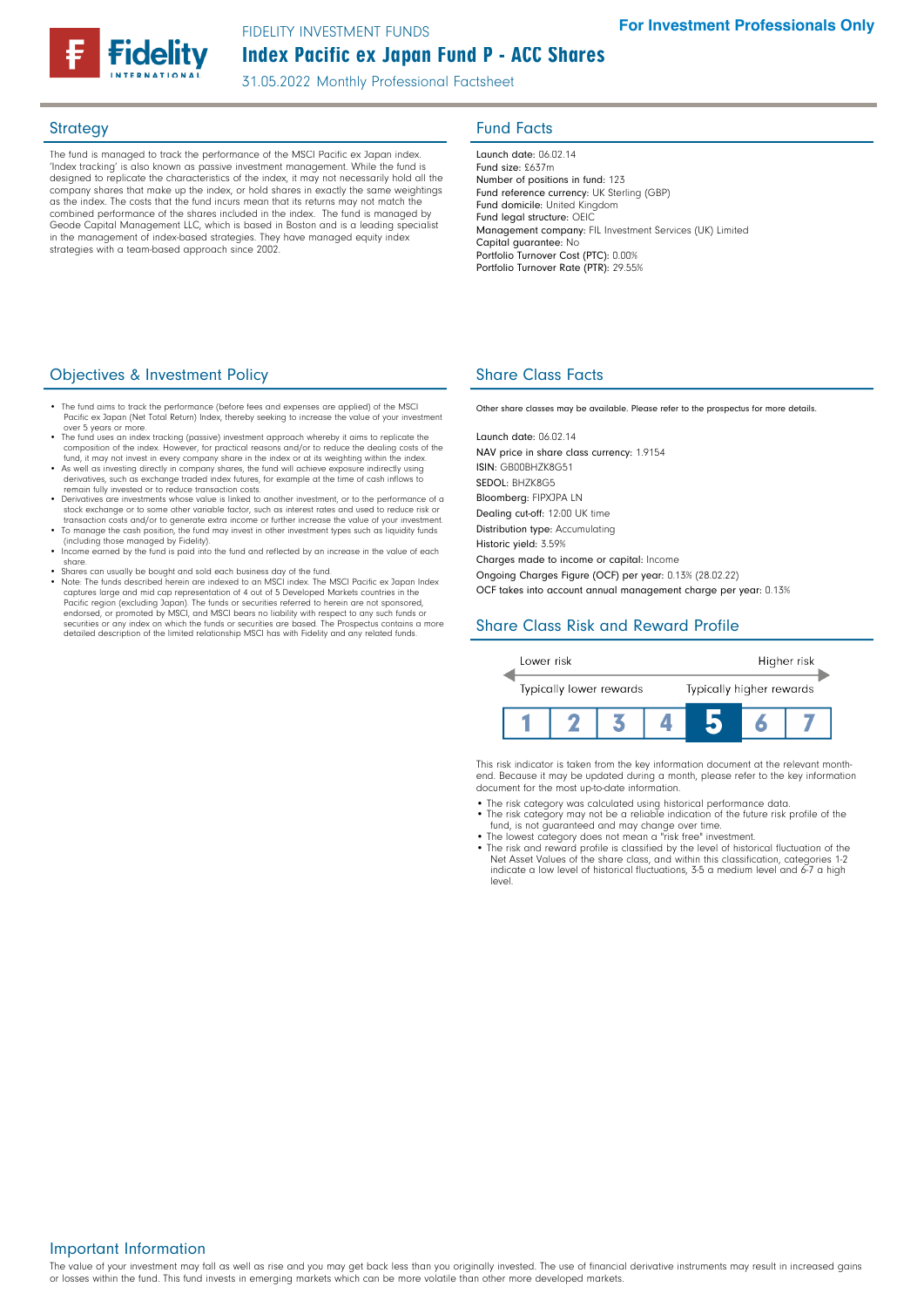

# Index Pacific ex Japan Fund P - ACC Shares FIDELITY INVESTMENT FUNDS

31.05.2022 Monthly Professional Factsheet

#### Performance calculation: fund official prices

The fund performance below is based on the official published share price at noon each day, UK time. No index performance data is available as there is no comparable noon<br>price for the index. Index data is shown on page 3

Past performance is not a reliable indicator of future results. The fund's returns can be affected by fluctuations in currency exchange rates.

#### Performance Comparator(s)

Peer Group Universe Morningstar IA Asia Pacific Ex Japan

### Cumulative performance in GBP (rebased to 100) Performance for 12 month periods in GBP (%)



Performance is shown for the last five years (or since launch for funds launched within that period).

## Performance for calendar years in GBP (%)



## Performance to 31.05.22 in GBP (%)

|                                    | 1 <sub>m</sub>           | 3m     | <b>YTD</b>     | 1yr | 3yr            | 5yr  | Since<br>06.02.14* |
|------------------------------------|--------------------------|--------|----------------|-----|----------------|------|--------------------|
| Fund cumulative growth             | $-0.8$                   | 7.2    | 4.2            | 1.9 | 15.4           | 31.8 | 91.5               |
| Fund annualised growth             | $\overline{\phantom{a}}$ | $\sim$ | $\sim$         | 1.9 | 4.9            | 5.7  | 8.1                |
| Ranking within Peer Group Universe |                          |        |                |     |                |      |                    |
| P Accumulation Shares              | 89                       | 3      | $\overline{ }$ | 17  | 86             | 47   |                    |
| Total number of funds              | 110                      | 110    | 108            | 108 | 103            | 96   |                    |
| Quartile ranking**                 | 4                        |        |                |     | $\overline{4}$ | 2    |                    |

Source of fund performance and volatility and risk measures is Fidelity. Performance is excluding initial charge.

Basis: bid-bid with income reinvested, in GBP, net of fees.

Peer Group data is sourced from Morningstar.

\*Performance commencement date.

\*\*Quartile rank is for the fund's primary share class as identified by Morningstar, which may be different than the share class detailed in this factsheet and refers to performance over time rated on a scale of 1-4. A ranking of 1 indicates that the item being ranked is in the top 25% of the sample and so on. Rankings are based on a performance record that is included in the Peer Group Universe. In line with Investment Association methodology, this record may include a track record extension from a legacy share class and the record may<br>not be the same class of this factsheet. Q



## Volatility & Risk (3 years)

| Annualised Volatility: fund (%) | 18.15 |
|---------------------------------|-------|
| Sharpe Ratio: fund              | 0.25  |

Calculated using month-end data points. Definitions of these terms can be found in the Glossary section of this factsheet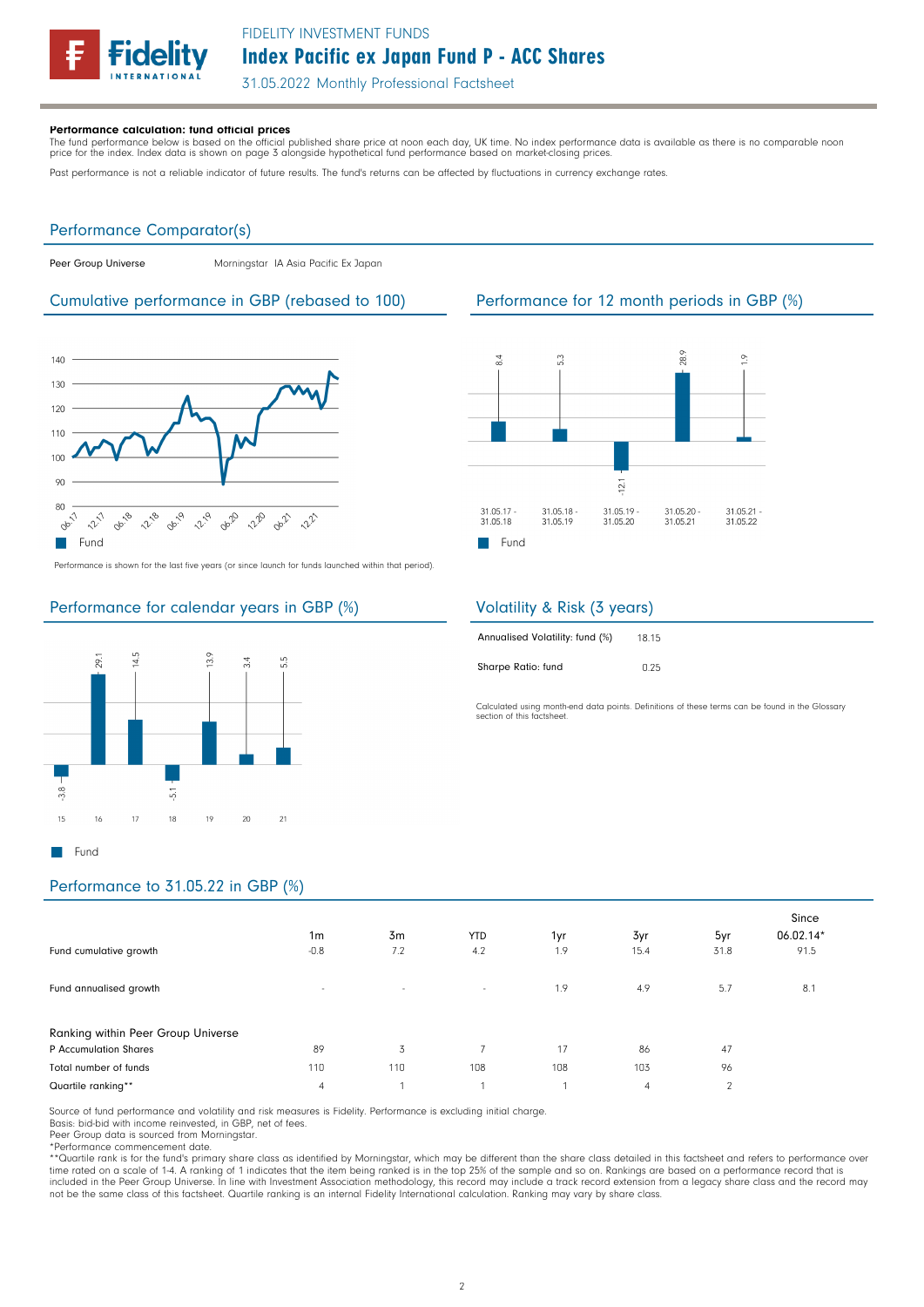# Index Pacific ex Japan Fund P - ACC Shares FIDELITY INVESTMENT FUNDS

31.05.2022 Monthly Professional Factsheet

#### Performance calculation: fund and index comparison

The fund performance below allows a meaningful comparison as to how well the fund is tracking the index as the fund has been hypothetically re-priced using company share<br>prices that make up the index at market close. This

These figures relate to simulated fund past performance. Past performance is not a reliable indicator of future results. The fund's returns can be affected by fluctuations in currency<br>exchange rates.

# Performance Comparator(s)

Market index from 06.02.14 MSCI PACIFIC EX JAPAN INDEX (NET)

Market index is for comparative purposes only unless specifically referenced in the Objectives & Investment Policy on page 1. The same index is used in the positioning tables on this factsheet. Where the effective date for the current market index is after the share class launch date, full history is available from Fidelity.

### Cumulative performance in GBP (rebased to 100) Performance for 12 month periods in GBP (%)



Performance is shown for the last five years (or since launch for funds launched within that period).

# Performance for calendar years in GBP (%)





### Volatility & Risk (3 years)

| Annualised Volatility: fund (%) | 17.46 | <b>Annualised Alpha</b>       | $-0.16$ |
|---------------------------------|-------|-------------------------------|---------|
|                                 |       | Beta                          | 1.00    |
| <b>Relative Volatility</b>      | 1.00  | Annualised Tracking Error (%) | 0.19    |
| Sharpe Ratio: fund              | 0.26  | Information Ratio             | $-0.83$ |
|                                 |       | R <sup>2</sup>                | 1.00    |

Calculated using month-end data points. Definitions of these terms can be found in the Glossary section of this factsheet

## Performance to 31.05.22 in GBP (%)

|                         |                          |        |            |       |      |      | Since     |
|-------------------------|--------------------------|--------|------------|-------|------|------|-----------|
|                         | 1m                       | 3m     | <b>YTD</b> | 1vr   | 3yr  | 5yr  | 06.02.14* |
| Fund cumulative growth  | $-0.8$                   | 6.6    | 4.3        | 2.8   | 15.1 | 32.5 | 91.2      |
| Index cumulative growth | $-0.8$                   | 6.7    | 4.5        | ا . ل | 15.7 | 33.5 | 94.1      |
| Fund annualised growth  | $\overline{\phantom{a}}$ | $\sim$ | $\sim$     | 2.8   | 4.8  | 5.8  | 8.1       |
| Index annualised growth | $\sim$                   | $\sim$ | $\sim$     | 3.7   | 5.0  | 6.0  | 8.3       |

Source of fund performance and volatility and risk measures is Fidelity. Performance is excluding initial charge. Basis: bid-bid with income reinvested, in GBP, net of fees. Market indices are sourced from RIMES.

\*Performance commencement date.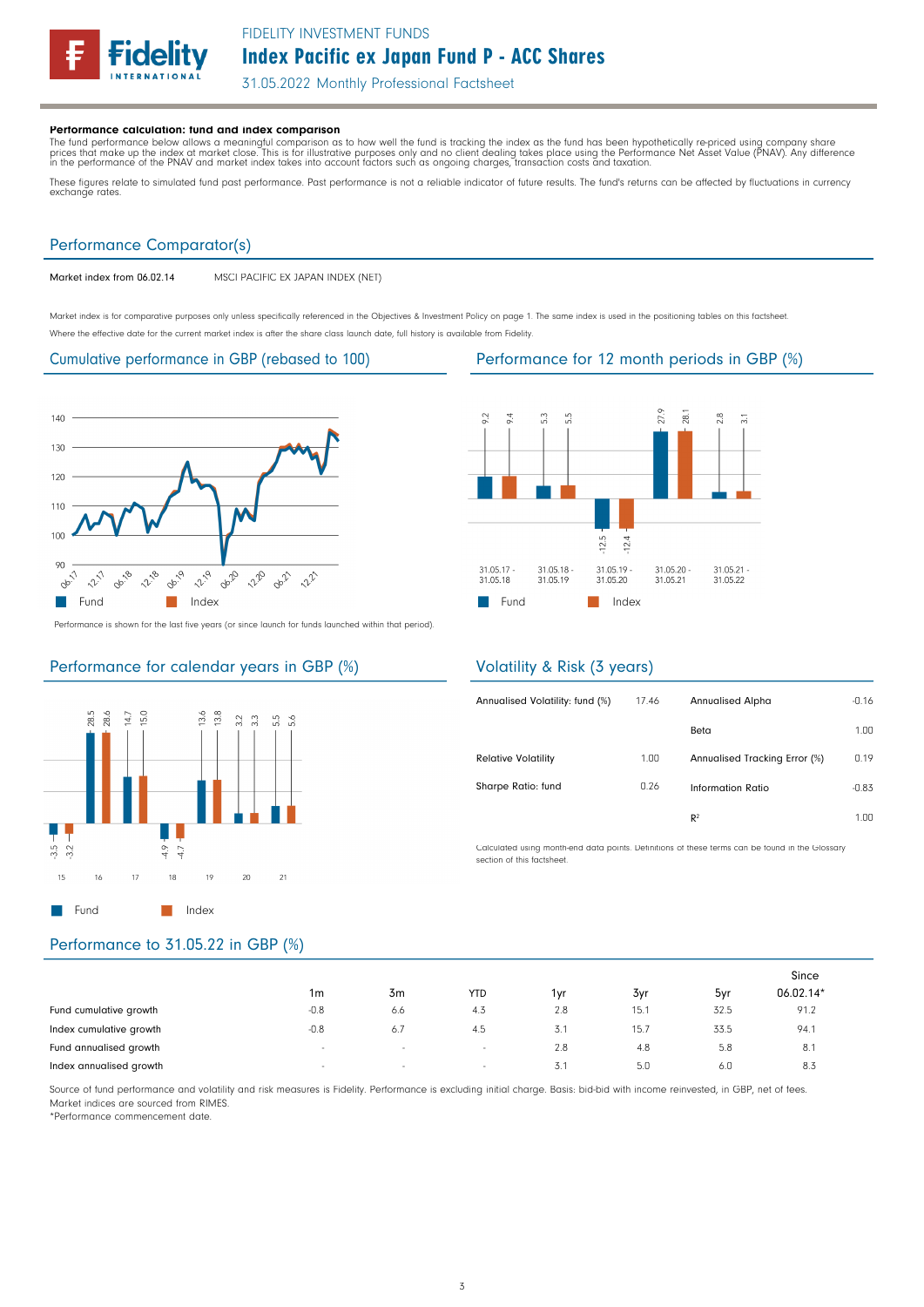## FIDELITY INVESTMENT FUNDS

# Index Pacific ex Japan Fund P - ACC Shares

31.05.2022 Monthly Professional Factsheet

#### Introduction

The tables below display index data instead of the instruments used to replicate the index. We categorise using the attributes of the issuing company, which may differ to that of the specific security included in the index.

### Sector/Industry Breakdown (%) Market Cap Breakdown (%)

**delity** 

| <b>GICS Sector</b>            | Index | GBP              |
|-------------------------------|-------|------------------|
| Financials                    | 37.5  | >10 <sub>k</sub> |
| <b>Materials</b>              | 15.3  | $5 - 10$         |
| <b>Real Estate</b>            | 10.6  | $1-5b$           |
| Industrials                   | 7.8   | $0-1b$           |
| <b>Health Care</b>            | 7.2   | Tota             |
| <b>Consumer Discretionary</b> | 5.0   | Uncl             |
| <b>Consumer Staples</b>       | 4.0   | Tota             |
| <b>Communication Services</b> | 3.9   |                  |
| <b>Utilities</b>              | 3.7   |                  |
| Energy                        | 3.6   |                  |
| Information Technology        | 1.3   |                  |
| <b>Total Sector Exposure</b>  | 100.0 |                  |
| Unclassified                  | 0.0   |                  |
| <b>Total Equity Exposure</b>  | 100.0 |                  |
|                               |       |                  |

| GBP                              | Index |
|----------------------------------|-------|
| $>10$ bn                         | 73.1  |
| $5-10$ bn                        | 12.4  |
| $1-5$ bn                         | 4.1   |
| $0-1$ bn                         | 0.0   |
| <b>Total Market Cap Exposure</b> | 89.6  |
| Unclassified                     | 10.4  |
| <b>Total Equity Exposure</b>     | 100.0 |

## Geographic Breakdown (%)

|             | Index |  |
|-------------|-------|--|
| Australia   | 63.9  |  |
| Hong Kong   | 23.5  |  |
| Singapore   | 11.0  |  |
| New Zealand | 1.5   |  |
| China       | 0.1   |  |

| <b>Total Geographic Exposure</b> | 100.0 |
|----------------------------------|-------|
| Other Index / Unclassified       | 0.0   |
| <b>Total Equity Exposure</b>     | 100.0 |

## Top Stocks (%)

|                                | GICS Sector        | Geographic Location | Index |
|--------------------------------|--------------------|---------------------|-------|
| <b>BHP GROUP LTD</b>           | <b>Materials</b>   | Australia           | 8.5   |
| COMMONWEALTH BANK AUSTRALIA    | Financials         | Australia           | 6.7   |
| AIA GROUP LTD                  | Financials         | Hong Kong           | 6.5   |
| CSL LTD                        | <b>Health Care</b> | Australia           | 4.9   |
| NATIONAL AUSTRALIA BANK LTD    | Financials         | Australia           | 3.9   |
| <b>WESTPAC BANKING CORP</b>    | Financials         | Australia           | 3.3   |
| HONG KONG FXCH & CLEARING LTD  | Financials         | Hong Kong           | 2.7   |
| AUSTRALIA & N ZEAL BKG GRP LTD | Financials         | Australia           | 2.7   |
| MACQUARIE GROUP LTD            | Financials         | Australia           | 2.4   |
| DBS GROUP HLDGS LTD            | Financials         | Singapore           | 2.1   |

#### Stocks Concentration (%)

|               | Index |
|---------------|-------|
| <b>Top 10</b> | 43.7  |
| Top $20$      | 59.5  |
| Top 50        | 80.7  |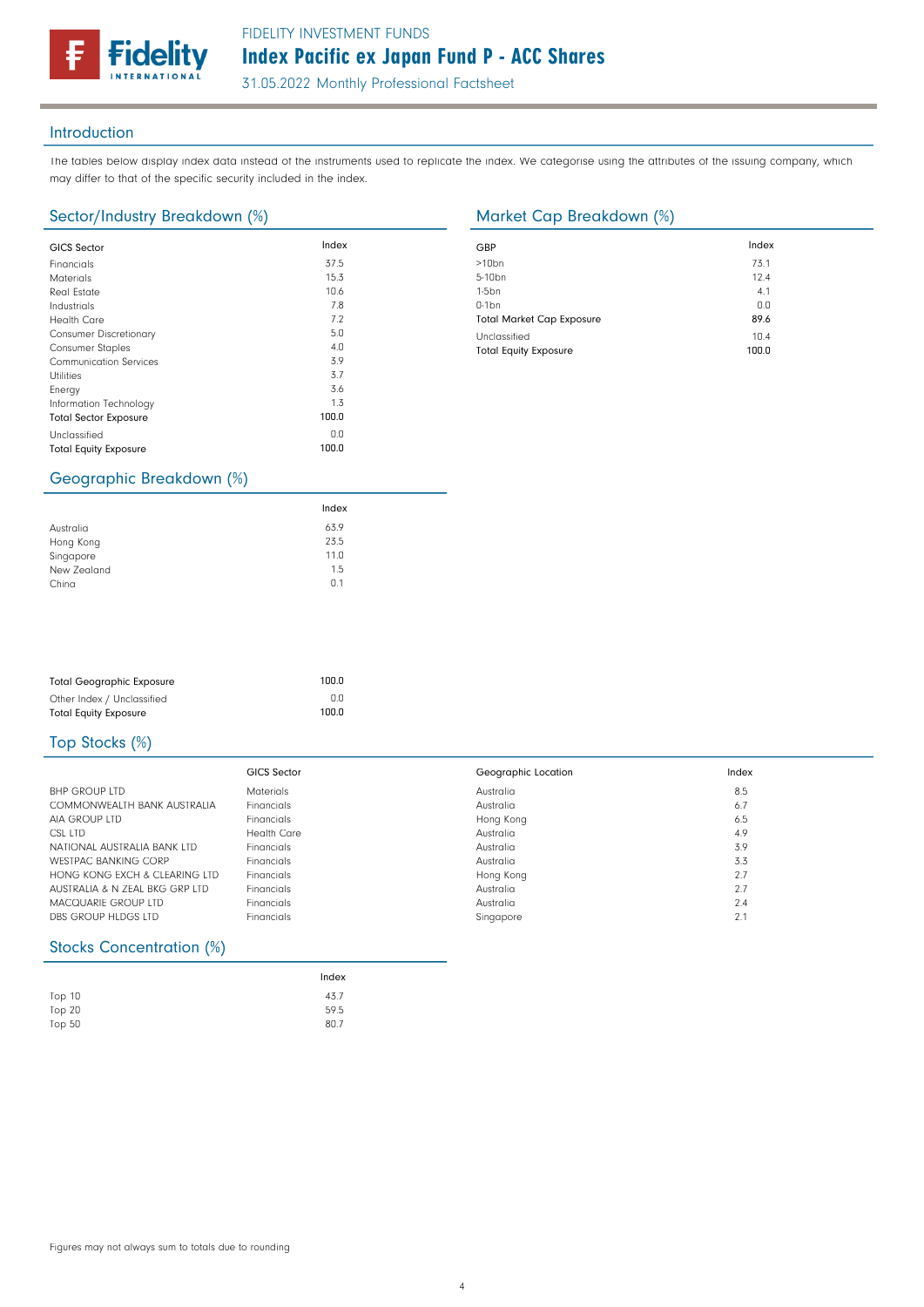31.05.2022 Monthly Professional Factsheet

#### Glossary / additional notes

#### Volatility & Risk

**Annualised volatility:** a measure of how variable returns for a fund or comparative market index have been around their historical average (also known as "standard deviation"). Two funds may<br>produce the same return over a calculation is the standard deviation of 36 monthly returns presented as an annualised number. Volatility for funds and indices are calculated independently of each other

**Relative volatility:** a ratio calculated by comparing the annualised volatility of a fund to the annualised volatility of a comparative market index. A value greater than 1 indicates the fund has been<br>more volatile than t measure of 0.8 would mean the fund has been 20% less volatile than the index.

**Sharpe ratio:** a measure of a fund's risk-adjusted performance, taking into account the return on a risk-free investment. The ratio allows an investor to assess whether the fund is generating adequate the tund is generati

Annualised alpha: the difference between a fund's expected return (based on its beta) and the fund's actual return. A fund with a positive alpha has delivered more return than would be expected given its beta

**Beta:** a measure of a fund's sensitivity to market movements (as represented by a market index). The beta of the market is 1.00 by definition. A beta of 1.10 shows that the fund could be expected to<br>perform 10% better tha perform 15% worse than the market return during up markets and 15% better during down markets.

**Annualised tracking error:** a measure showing how closely a tund tollows the index to which it is being compared. It is the standard deviation of the fund's excess returns. The higher the fund's<br>tracking error, the higher

**Information ratio:** a measure ot a tund's eftectiveness in generating excess return for the level of risk taken. An information ratio of U.5 shows the fund has delivered an annualised excess return<br>equivalent to half the

Rº: a measure representing the degree to which a fund's return can be explained by the returns of a comparative market index. A value of 1 signifies the fund and index are perfectly correlated. A<br>measure of 0.5 means only correlation between fund and index).

**Ongoing charges** figure represents the charges taken from the fund over a year. It is calculated at the fund's financial year end and may vary from year to year. For classes of funds with fixed ongoing charges figure repr

For more information about charges (including details of the fund's financial year end), please consult the charges section in the most recent Prospectus.

**Historic yield**<br>The historic yield for a fund is based on its dividends declared over the preceding 12 months. It is calculated by summing the dividend rates declared in that period, divided by the price as at the date of publication. Declared dividends may not be confirmed and may be subject to change. Where 12 months of declared dividend data does not exist a historic yield will not be published.

#### Sector/industry classification

GICS: The Global Industry Classification Standard is a taxonomy mainly used across MSCI and S&P indices in which each company is assigned by its principal business activity to one of 11 sectors, 24 industry groups, 69 industries and 158 sub-industries. More information is available at http://www.msci.com/gics

**ICB:** The Industry Classitication Benchmark is a taxonomy mainly used across FTSE Russell indices in which each company is assigned by its principal business activity to one of 11 industries, 20<br>supersectors, 45 sectors a

TOPIX: Tokyo stock Price Index, commonly known as TOPIX, is a stock market index for the Tokyo Stock Exchange (TSE) in Japan, tracking all domestic companies of the exchange's First Section. It is calculated and published by the TSE.

**IPD** means the Investment Property Databank who are a provider of performance analysis and benchmarking services for investors in real estate. IPD UK Pooled Property Funds Index - All Balanced<br>Funds is a component of the

#### Independent Assessment

**Scope Fund Rating:** The rating measures how well a fund has balanced risk and reward relative to its peers. The rating is based solely on performance for funds with a five year track record. Funds<br>with a shorter history a  $and E = poor$ 

**Morningstar Star Rating for Funds:** The rating measures how well a tund has balanced risk and reward relative to its peers. Star ratings are strictly based on past performance and Morningstar<br>suggests investors use them t

#### **Perfomance**

**PNAV:** Performance Net Asset Value enables calculation of how a fund would have hypothetically performed if its valuation point had been aligned with the index. It is calculated at the month end by<br>revaluing from Fidelity

Primary share class: is identified by Morningstar when the analysis calls for only one share class per fund to be in the peer group. It is the share class Morningstar recommends as the best proxy for the portfolio for the relevant market and category/GIF combination. In most cases the share class chosen will be the most retail version (based upon actual management charge, inception date,<br>distribution status, currency a

Portfolio Turnover Rate (PTR) and Portfolio Turnover Cost (PTC), where shown: SRDII does not define a methodology for these values; ours is as follows: PTR = (purchases of securities + sales of<br>securities) minus (subscript minus implicit costs.